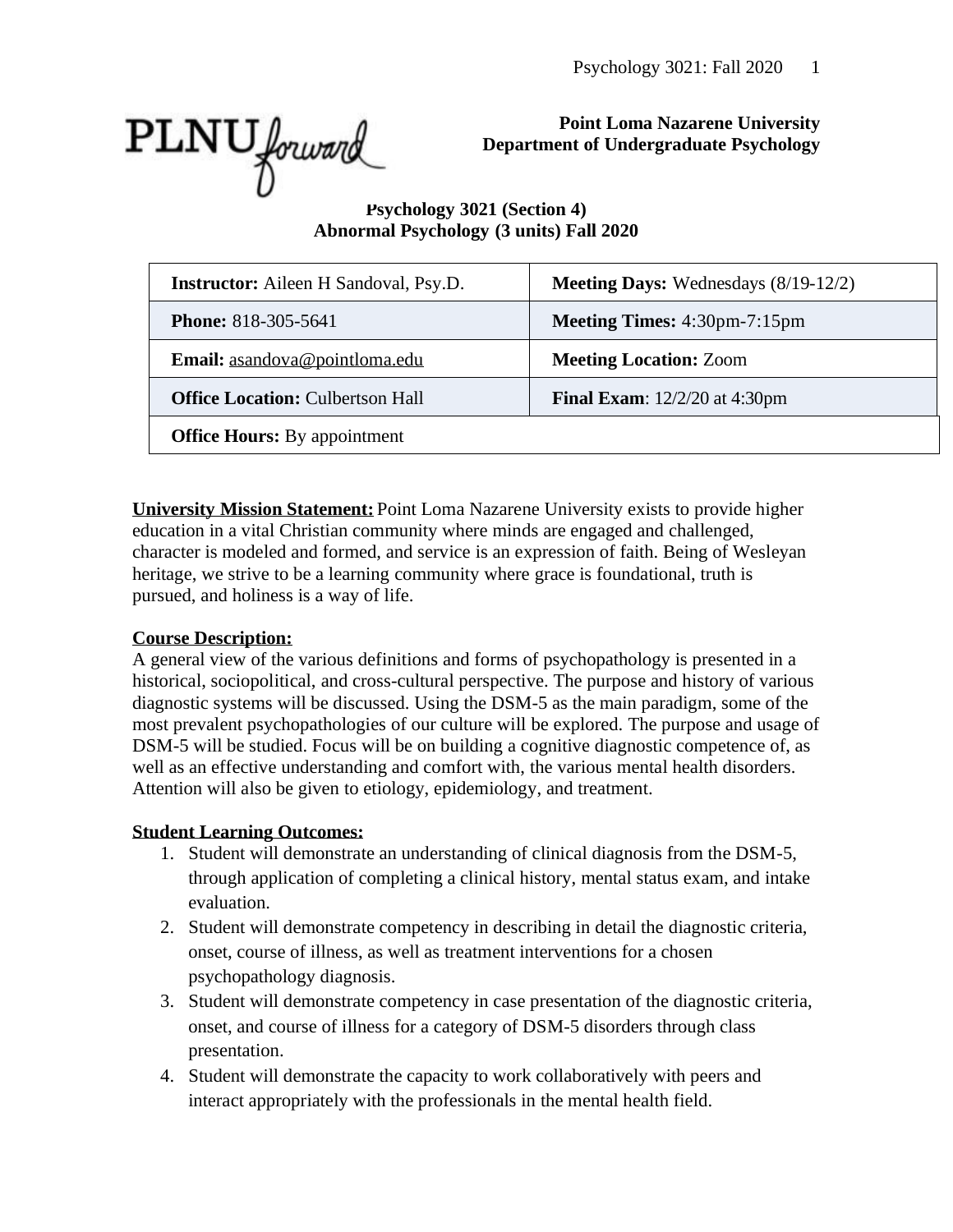#### **Course Text:**

- Comer, R.J., & Comer, J.S., (2019). Fundamentals of abnormal psychology 9th edition. New York: Worth Publishers.
- American Psychiatric Association. (2013). Diagnostic and statistical manual of mental disorders, (DSM-5). Fifth edition. This book is available on-line and through the library.

#### **Course Requirements:**

#### 1. **Participation – 10% of final grade**

Students are expected to attend and participate in class. Students should arrive on time and are expected to attend class in its entirety. In addition, students should arrive prepared to contribute to the discussion based on both their completion of the reading assignments and their varied life experiences. It is possible to miss TWO classes and still receive an A in the participation category. A level participation requires that you come to class consistently, arrive on time and stay until the end, and verbally participate based on having read and reflected on the week's readings. **Participation is also graded via online discussion boards.** 

#### **2. Case Studies – 15% of final grade**

Students will be given case studies to determine the diagnosis based on the DSM-5.

#### 3. **Quizzes – 20% of final grade**

There will be a total of two quizzes throughout the semester.

#### 4. **Midterm Exam – 20% of final grade**

Students will be given an exam that focuses on key terminology from the class enhancement presentations. Other topic areas that the professor includes will be covered. **Scheduled for 10/7.**

#### **5. Research Paper – 15% of final grade**

Students will choose a particular clinical disorder that they would like to learn about in more depth. (e.g., eating disorders, depression, anxiety, personality disorder, trauma, etc.). Include: a. description of the disorder (criteria, clinical presentation) and b. the clinical model of intervention you would use to treat it. Three (3) additional references in APA format in addition to the required books are required for this paper, and references must be no more than 10 years old. Papers must Times New Roman, 12pt font, double space, 1" margins.

#### 6. **Final Exam – 20% of final grade**

Students will be given a cumulative final exam focusing primarily on diagnoses. Scheduled for 12/2.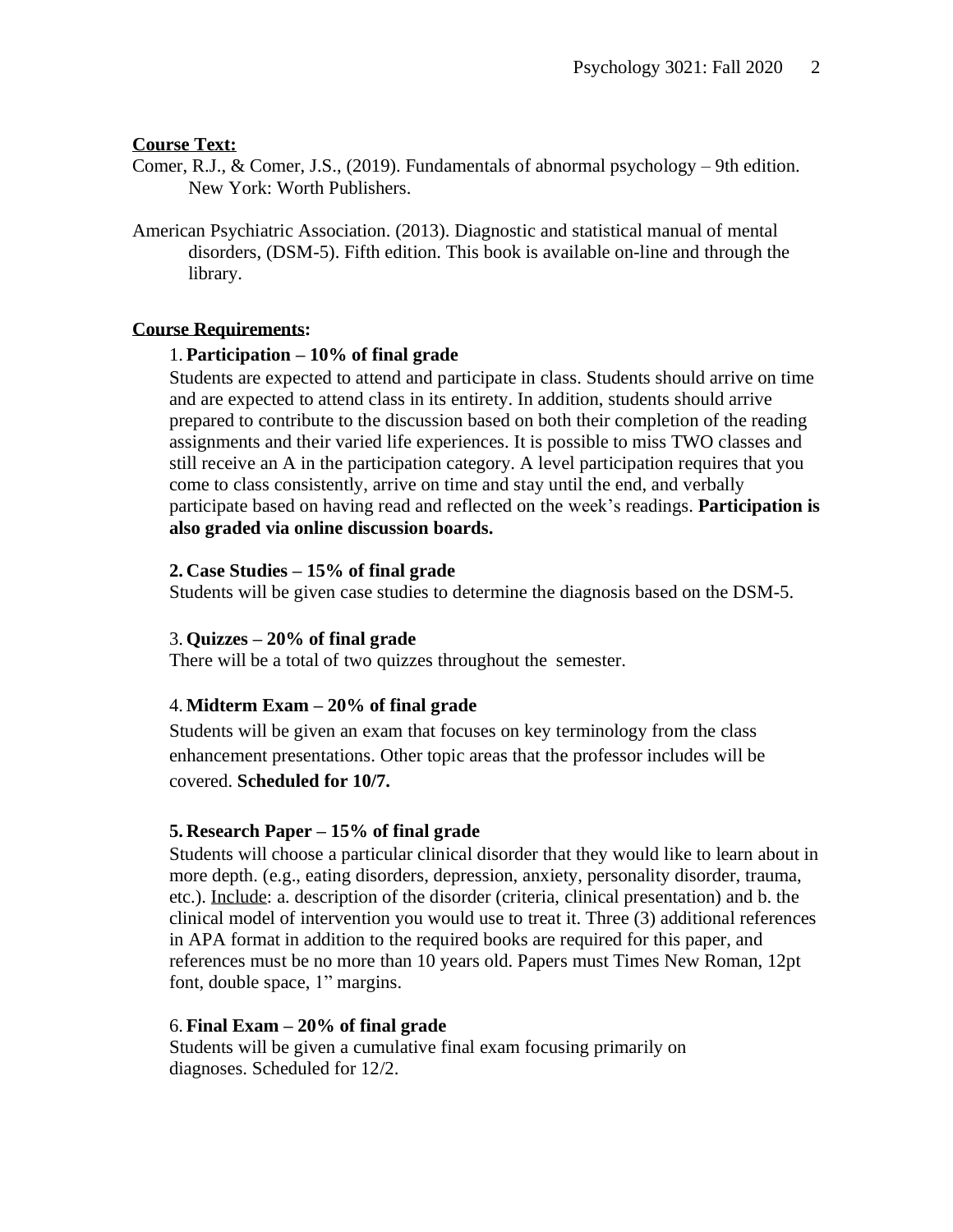| anns<br>rи<br>п |
|-----------------|
|-----------------|

| Quizzes<br>Participation<br>$\bullet$<br>Research Paper<br>$\bullet$<br>Midterm Exam<br>$\bullet$<br>Final Exam<br><b>Case Studies</b> | <b>20%</b><br>10%<br>15%<br>20%<br>20%<br>15% | $A=93-100$<br>$A = 92 - 90$<br>$B+=87-89$<br>$B = 83 - 86$<br>$B = 80 - 82$<br>$C_{+}=77-79$ | $C = 73 - 76$<br>$C = 70 - 72$<br>$D+ = 67-69$<br>$D=63-66$<br>$D = 60 - 62$<br>$F = 0 - 59$ |
|----------------------------------------------------------------------------------------------------------------------------------------|-----------------------------------------------|----------------------------------------------------------------------------------------------|----------------------------------------------------------------------------------------------|
|                                                                                                                                        |                                               |                                                                                              |                                                                                              |

# **Abnormal Psychology 3021 Tentative Schedule/Content Outline**

| <b>Date</b> |                                                                   | Assignments/Miscellaneous                                             |
|-------------|-------------------------------------------------------------------|-----------------------------------------------------------------------|
| 8/19        | Introductions/Syllabus Review/Chapter 1                           | <b>**READINGS DUE BEFORE</b><br><b>CLASS</b>                          |
| 8/26        | Ch. 2-3                                                           |                                                                       |
| 9/2         | Ch. 4-5<br>https://www.youtube.com/watch?v=4W6Sj7WM_8<br>g        | Answer online discussion &<br>respond to a classmate BEFORE<br>class. |
| 9/9         | Ch. 6 (Quiz 1)<br>https://www.youtube.com/watch?v=9SvCWvC0gn<br>E |                                                                       |
| 9/16        | Ch. 7-8                                                           | <b>CASE STUDIES DUE BEFORE</b><br><b>CLASS</b>                        |
| 9/23        | Ch. 9-10                                                          | Answer online discussion &<br>respond to a classmate BEFORE<br>class. |
| 9/30        | Catch-up & Midterm Review                                         |                                                                       |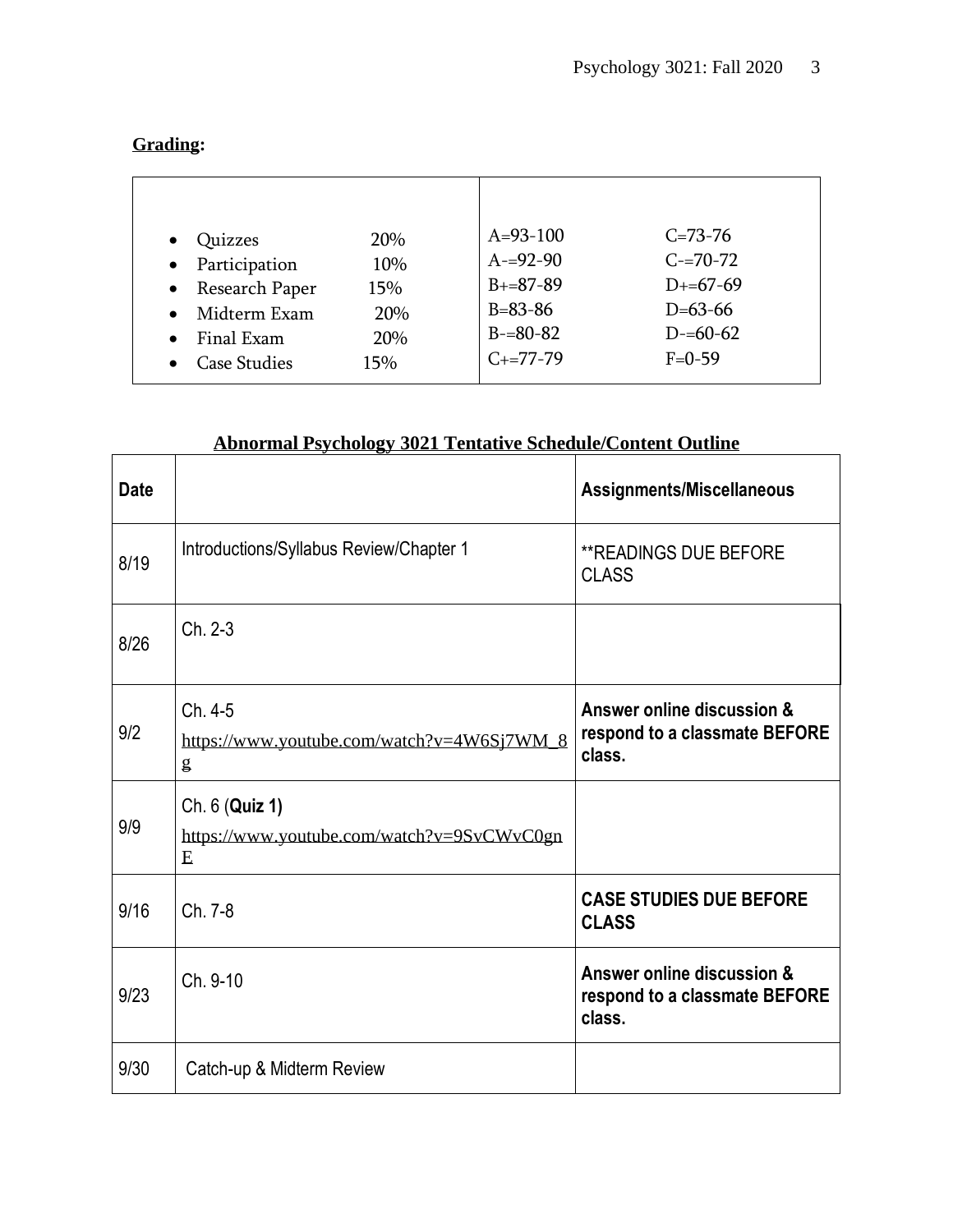| 10/7  | <b>Midterm</b>                                           |                                                                       |
|-------|----------------------------------------------------------|-----------------------------------------------------------------------|
| 10/21 | Ch. 11-12<br>https://www.youtube.com/watch?v=Yqj1DhUKJco | A Beautiful Mind                                                      |
| 10/28 | Ch. 12-13                                                | <b>CASE STUDIES DUE BEFORE</b><br><b>CLASS</b>                        |
| 11/4  | Ch. 14 (Quiz 2)                                          |                                                                       |
| 11/11 | Ch. 15-16                                                | Answer online discussion &<br>respond to a classmate BEFORE<br>class. |
| 11/18 | Catch-up & Final Exam Review                             |                                                                       |
| 12/2  | <b>Final Exam</b>                                        |                                                                       |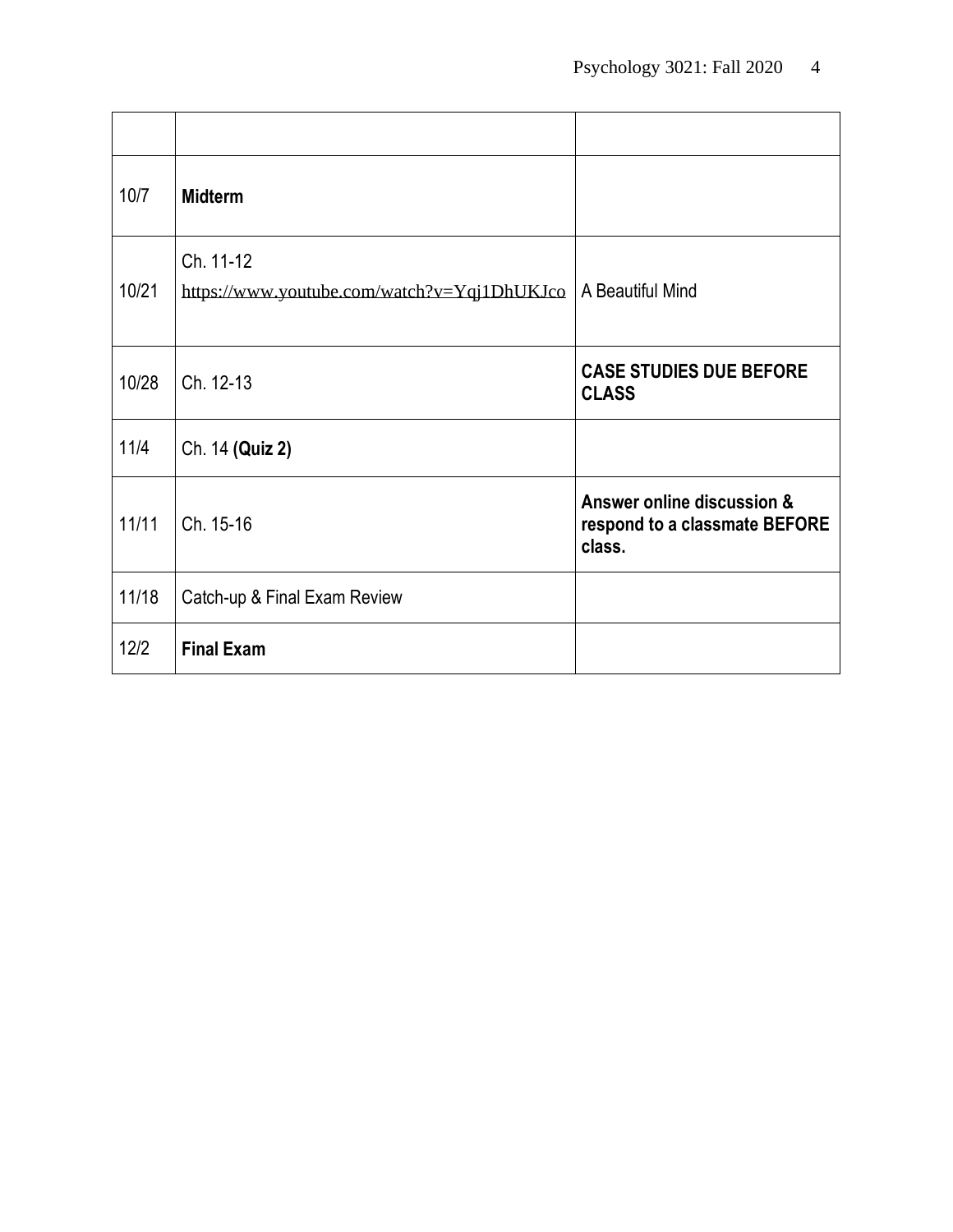# **Course Policies:**

1. Exams and Quizzes: There will be no make-ups for any exam or quiz without prior written permission from the instructor.

# **Final Examination Policy:**

Successful completion of this class requires taking the final examination on its scheduled day.

# **Attendance and Participation Policy:**

Regular and punctual attendance at all classes is considered essential to optimum academic achievement. Faculty members may file a written report which may result in de-enrollment in the event that a student is absent for more than 10 percent of class meetings. If the absences exceed 20 percent, students may be de-enrolled without notice until the university drop date or, after that date, receive the appropriate grade for their work and participation. A complete description of the PLNU Attendance and [Participation](http://catalog.pointloma.edu/content.php?catoid=18&navoid=1278&Class_Attendance) Policy can be found online.

**Lateness:** I understand that circumstances beyond your control might cause you to be late to class. Please don't let being late deter you from attending class. But, please, don't make it a habit.

**Cell Phones**: Please make certain to turn your cell phone ring to vibrate prior to lecture and that it is put away unless previously discussed with the instructor.

**Missed Exams/Assignments**: Make-ups for missed exams secondary to illness will be allowed only if the instructor is notified of the illness prior to the scheduled administration of the exam and a letter from a physician confirms the illness. Make-ups for missed exams secondary to other unforeseeable and extraordinary circumstances will be at the discretion of the instructor. Late assignments will be given a 10% deduction for every day that they are late.

#### **Professionalism Policy:**

One important aspect of professionalism is learning the norms of appropriate dress. For instance, being mindful of attire and how it affects the learning space. Another aspect of professionalism, is being mindful of timeliness and use of technology in class. One goal of developing your professional identity is how you choose to represent yourself. During this semester, I encourage you to create your own professional identity when attending class. It should be noted, during your presentations, business or business casual attire is required. Further, as an institution of higher education, the University has the obligation to combat racism, sexism, and other forms of bias and to provide an equal educational opportunity for all who seek it. The APA Code of Ethics and the Academic Code shall be the guiding principles in dealing with speech or actions that, when considered objectively, are inappropriate, abusive and insulting.

#### **Course Credit Hour Information:**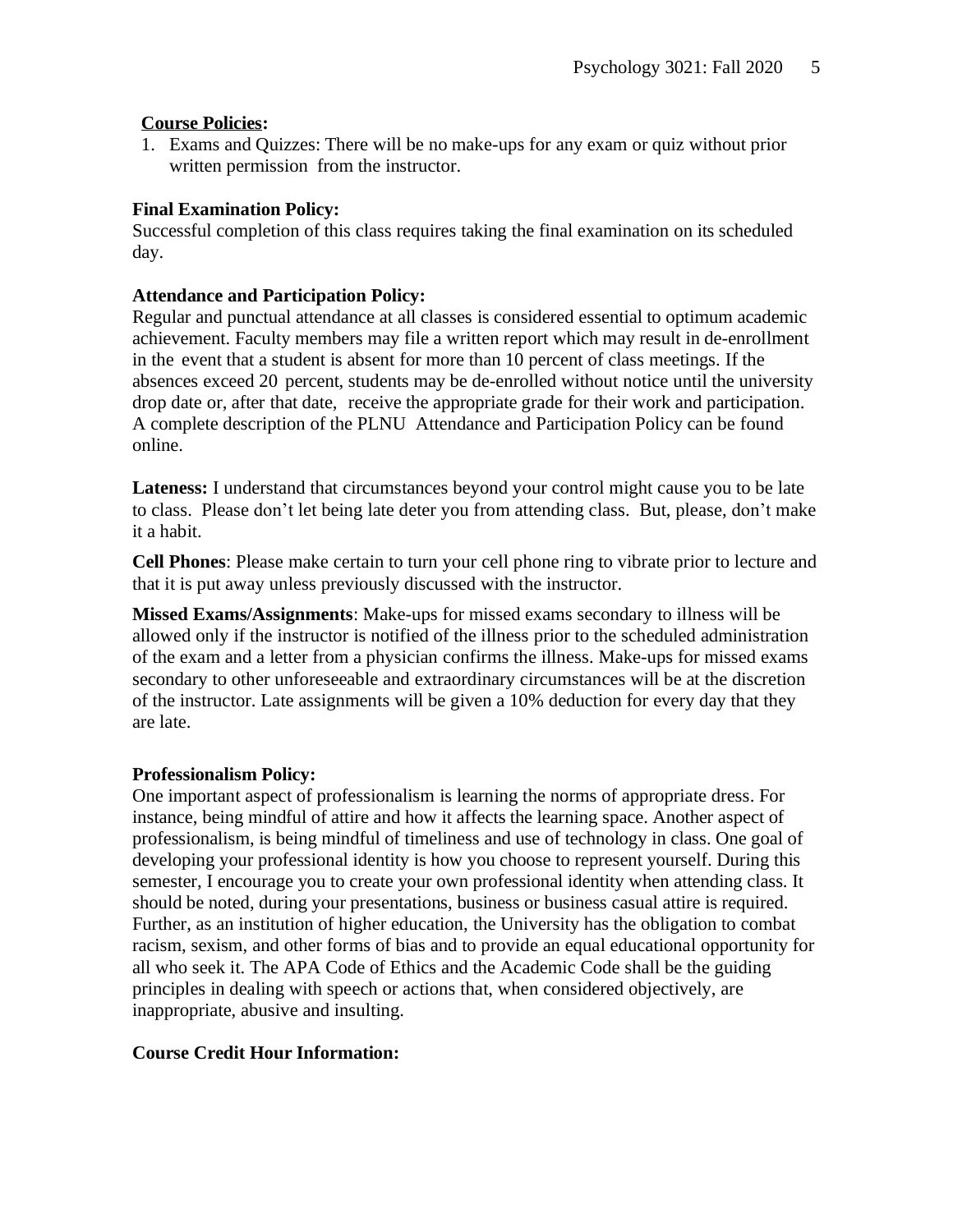In the interest of providing sufficient time to accomplish the stated Course Learning Outcomes, this class meets the PLNU credit hour policy for a 3 unit class delivered over 15 weeks. It is anticipated that students will spend a minimum of 37.5 participation hours per credit hour on their coursework. For this course, students will spend an estimated 112.5 total hours meeting the course learning outcomes. The time estimations are provided in the Canvas modules.

# **STATE AUTHORIZATION**

State authorization is a formal determination by a state that Point Loma Nazarene University is approved to conduct activities regulated by that state. In certain states outside California, Point Loma Nazarene University is not authorized to enroll online (distance education) students. If a student moves to another state after admission to the program and/or enrollment in an online course, continuation within the program and/or course will depend on whether Point Loma Nazarene University is authorized to offer distance education courses in that state. It is the student's responsibility to notify the institution of any change in his or her physical location. Refer to the map on State [Authorization](https://www.pointloma.edu/offices/office-institutional-effectiveness-research/disclosures) to view which states allow online (distance education) outside of California.

#### **PLNU COPYRIGHT POLICY**

Point Loma Nazarene University, as a non-profit educational institution, is entitled by law to use materials protected by the US Copyright Act for classroom education. Any use of those materials outside the class may violate the law.

# **PLNU ACADEMIC HONESTY POLICY**

Students should demonstrate academic honesty by doing original work and by giving appropriate credit to the ideas of others. Academic dishonesty is the act of presenting information, ideas, and/or concepts as one's own when in reality they are the results of another person's creativity and effort. A faculty member who believes a situation involving academic dishonesty has been detected may assign a failing grade for that assignment or examination, or, depending on the seriousness of the offense, for the course. Faculty should follow and students may appeal using the procedure in the university Catalog. See [Academic](https://catalog.pointloma.edu/content.php?catoid=41&navoid=2435#Academic_Honesty) Policies for definitions of kinds of academic dishonesty and for further policy information.

#### **PLNU ACADEMIC ACCOMMODATIONS POLICY**

While all students are expected to meet the minimum standards for completion of this course as established by the instructor, students with disabilities may require academic adjustments, modifications or auxiliary aids/services. At Point Loma Nazarene University (PLNU), these students are requested to register with the Disability Resource Center (DRC), located in the Bond Academic Center [\(DRC@pointloma.edu](mailto:DRC@pointloma.edu) or 619-849-2486). The DRC's policies and procedures for assisting such students in the development of an appropriate academic adjustment plan (AP) allows PLNU to comply with Section 504 of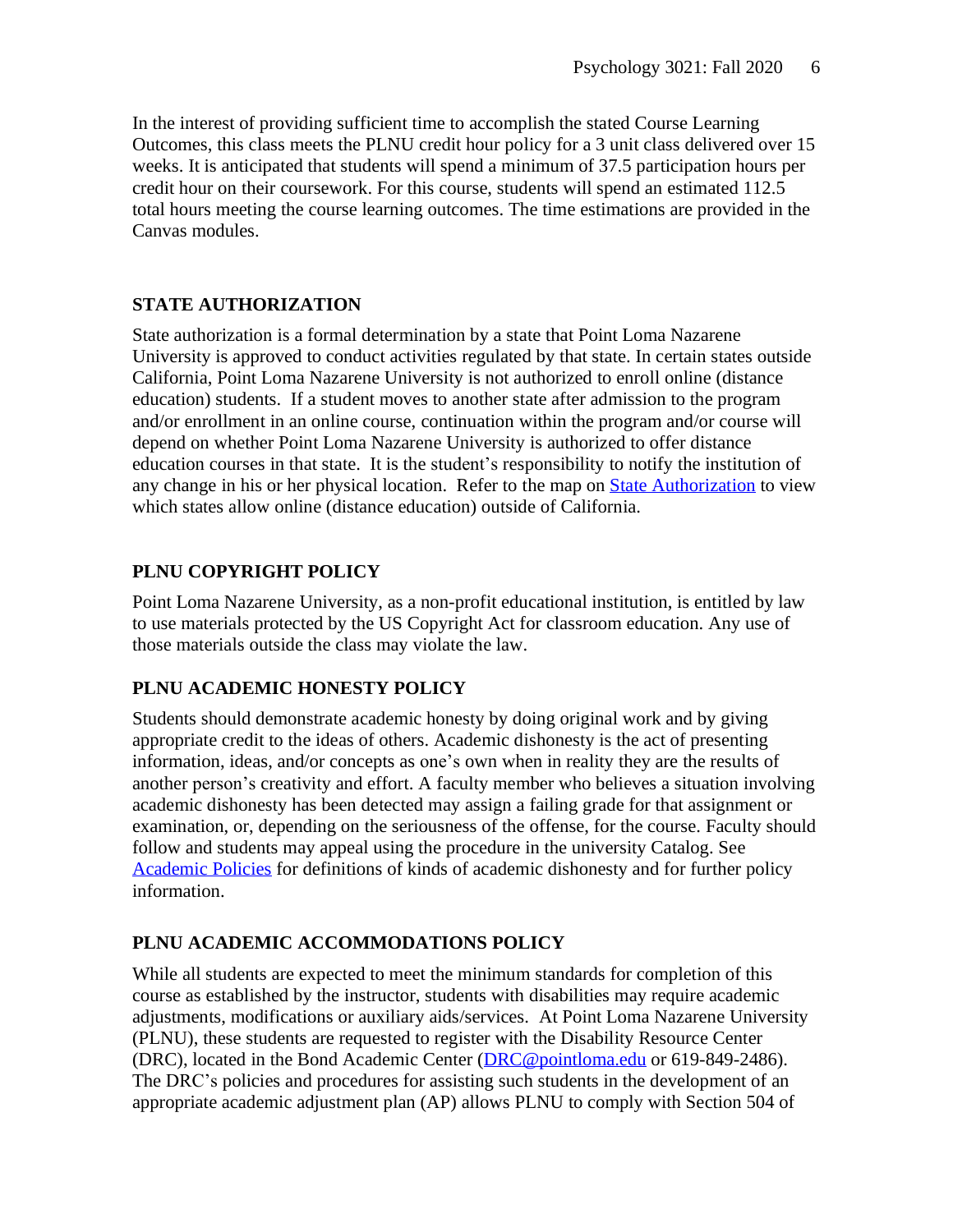the Rehabilitation Act and the Americans with Disabilities Act. Section 504 prohibits discrimination against students with special needs and guarantees all qualified students equal access to and benefits of PLNU programs and activities. After the student files the required documentation, the DRC, in conjunction with the student, will develop an AP to meet that student's specific learning needs. The DRC will thereafter email the student's AP to all faculty who teach courses in which the student is enrolled each semester. The AP must be implemented in all such courses.

If students do not wish to avail themselves of some or all of the elements of their AP in a particular course, it is the responsibility of those students to notify their professor in that course. PLNU highly recommends that DRC students speak with their professors during the first two weeks of each semester about the applicability of their AP in that particular course and/or if they do not desire to take advantage of some or all of the elements of their AP in that course.

# **PLNU ATTENDANCE AND PARTICIPATION POLICY**

Regular and punctual attendance at all **synchronous** class sessions is considered essential to optimum academic achievement. If the student is absent for more than 10 percent of class sessions (virtual or face-to-face), the faculty member will issue a written warning of de-enrollment. If the absences exceed 20 percent, the student may be de-enrolled without notice until the university drop date or, after that date, receive the appropriate grade for their work and participation. In some courses, a portion of the credit hour content will be delivered **asynchronously** and attendance will be determined by submitting the assignments by the posted due dates. See [Academic](https://catalog.pointloma.edu/content.php?catoid=46&navoid=2650#Class_Attendance) Policies in the Undergraduate Academic Catalog. If absences exceed these limits but are due to university excused health issues, an exception will be granted.

#### **Asynchronous Attendance/Participation Definition**

A day of attendance in asynchronous content is determined as contributing a substantive note, assignment, discussion, or submission by the posted due date. Failure to meet these standards will result in an absence for that day. Instructors will determine how many asynchronous attendance days are required each week.

# **SPIRITUAL CARE**

Please be aware PLNU strives to be a place where you grow as whole persons. To this end, we provide resources for our students to encounter God and grow in their Christian faith.

If students have questions, a desire to meet with the chaplain or have prayer requests you can contact the Office of Spiritual [Development](https://www.pointloma.edu/offices/spiritual-development)

# **USE OF TECHNOLOGY**

In order to be successful in the online environment, you'll need to meet the minimum technology and system requirements; please refer to the *[Technology](https://help.pointloma.edu/TDClient/1808/Portal/KB/ArticleDet?ID=108349) and System [Requirements](https://help.pointloma.edu/TDClient/1808/Portal/KB/ArticleDet?ID=108349)* information. Additionally, students are required to have headphone speakers